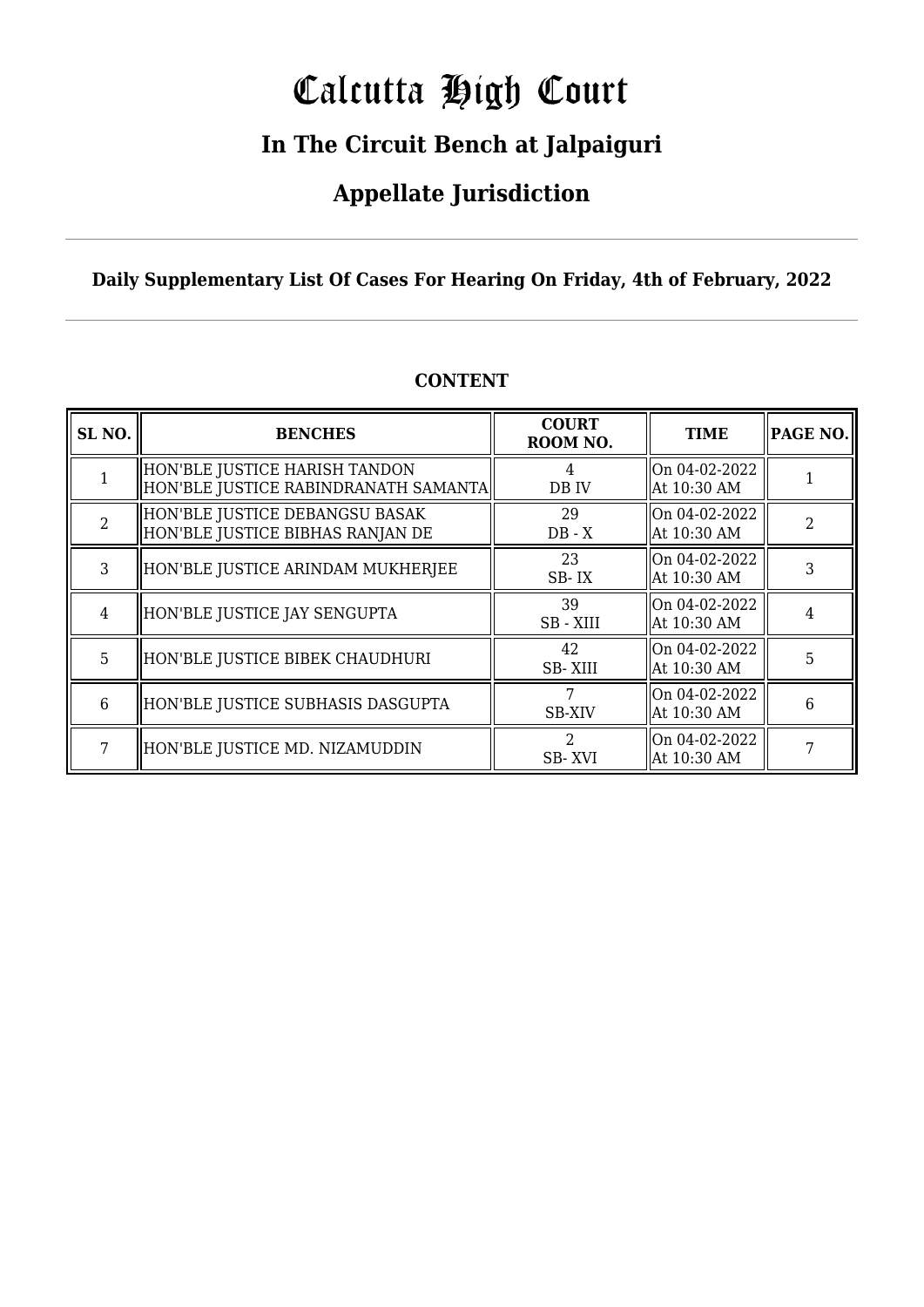

**DAILY CAUSELIST For Friday The 4th February 2022**

**COURT NO. 4**

**DIVISION BENCH (DB IV)**

**AT 10:30 AM**

**HON'BLE JUSTICE HARISH TANDON HON'BLE JUSTICE RABINDRANATH SAMANTA (VIA VIDEO CONFERENCE)**

**FROM PRINCIPAL BENCH**

#### **APPLICATION**

1 MAT/8/2022 ZIARUL RAHAMAN

VS THE STATE OF WEST BENGAL AND ORS

SAKTI PADA JANA

IA NO: CAN/1/2022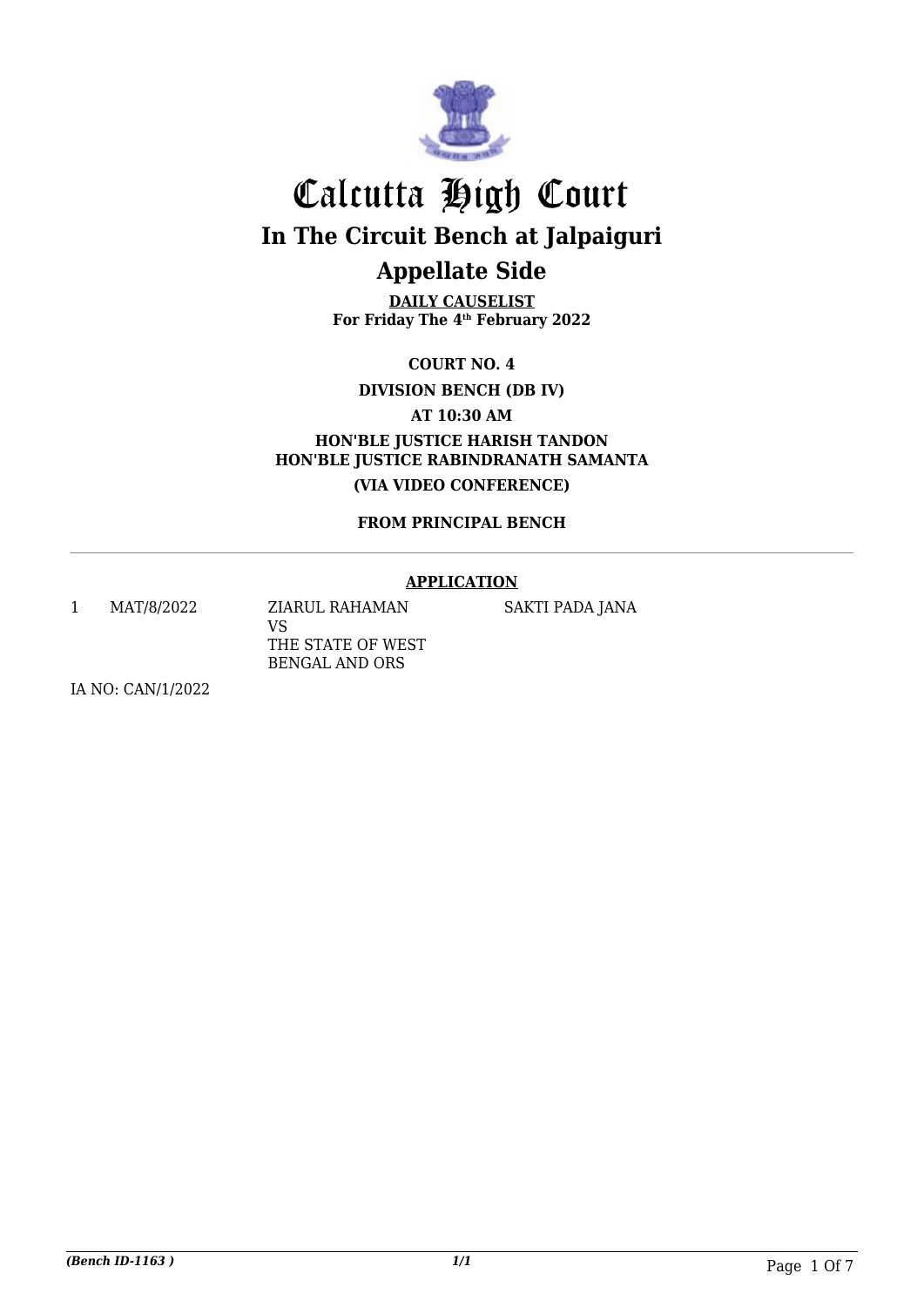

**DAILY CAUSELIST For Friday The 4th February 2022**

**COURT NO. 29**

**DIVISION BENCH (DB - X)**

**AT 10:30 AM**

**HON'BLE JUSTICE DEBANGSU BASAK HON'BLE JUSTICE BIBHAS RANJAN DE (VIA VIDEO CONFERENCE)**

**FROM PRINCIPAL BENCH**

#### **APPLICATION FOR ANTICIPATORY BAIL**

1 CRM(A)/80/2022 RABIN BARMAN AND ORS

VS THE STATE OF WEST BENGAL SUFI KAMAL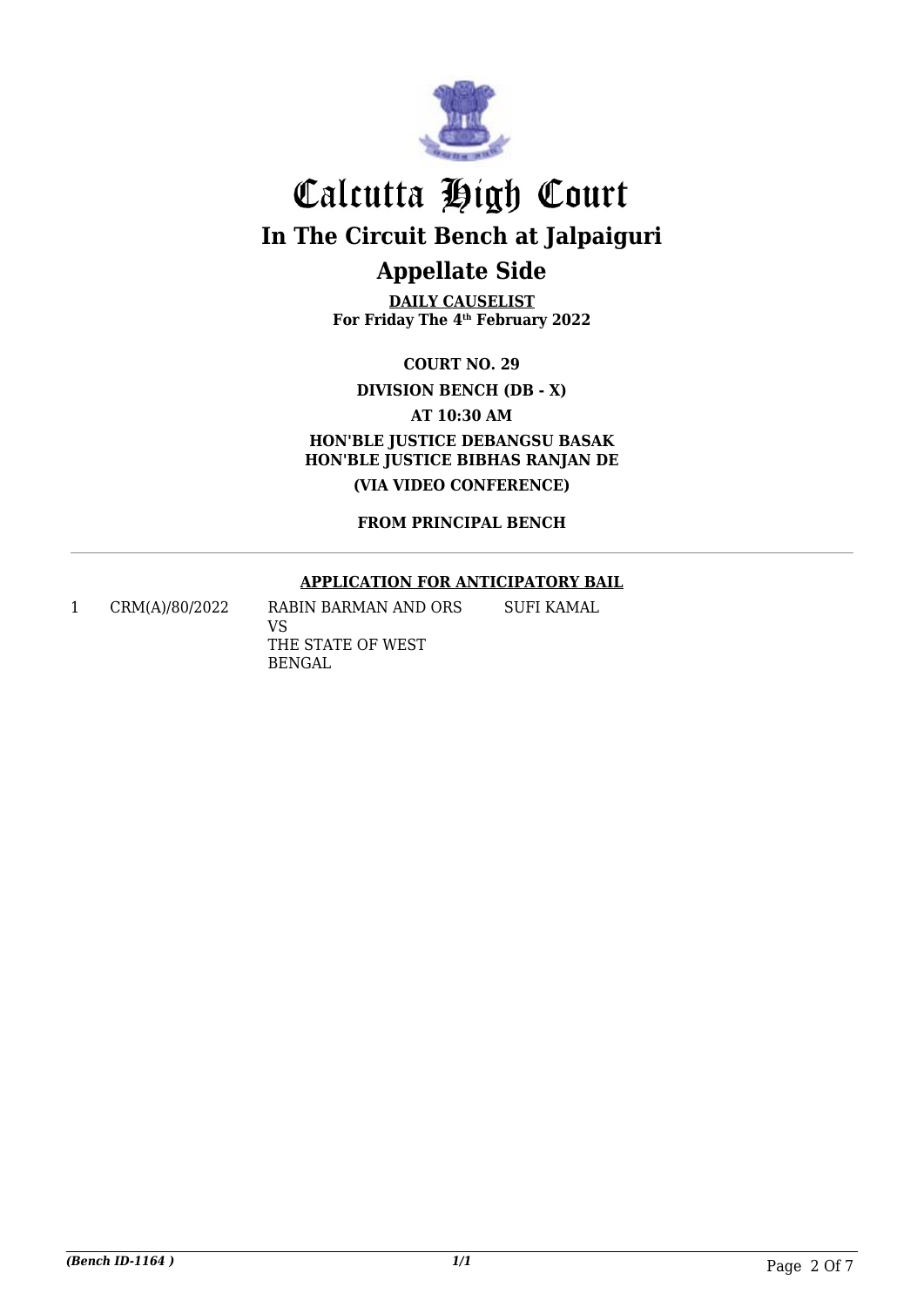

**DAILY CAUSELIST For Friday The 4th February 2022**

**COURT NO. 23 SINGLE BENCH (SB- IX) AT 10:30 AM HON'BLE JUSTICE ARINDAM MUKHERJEE (VIA VIDEO CONFERENCE)**

**FROM PRINCIPAL BENCH**

#### **CONTEMPT APPLICATION**

| 1  | WPCRC/6/2021 | <b>SMT RUPANJANA</b><br><b>BANIK(SARKAR)</b><br>VS<br><b>SMT RATNA</b><br>(CHAKRABORTY) BAGCHI | ARUN KUMAR<br><b>CHAKRABORTY</b> |
|----|--------------|------------------------------------------------------------------------------------------------|----------------------------------|
| in | WPA/995/2019 | SMT. RUPANJANA BANIK<br>(SARKAR)<br>VS<br>STATE OF WEST BENGAL<br>AND ORS                      | ARUN KR.<br><b>CHAKRABORTY</b>   |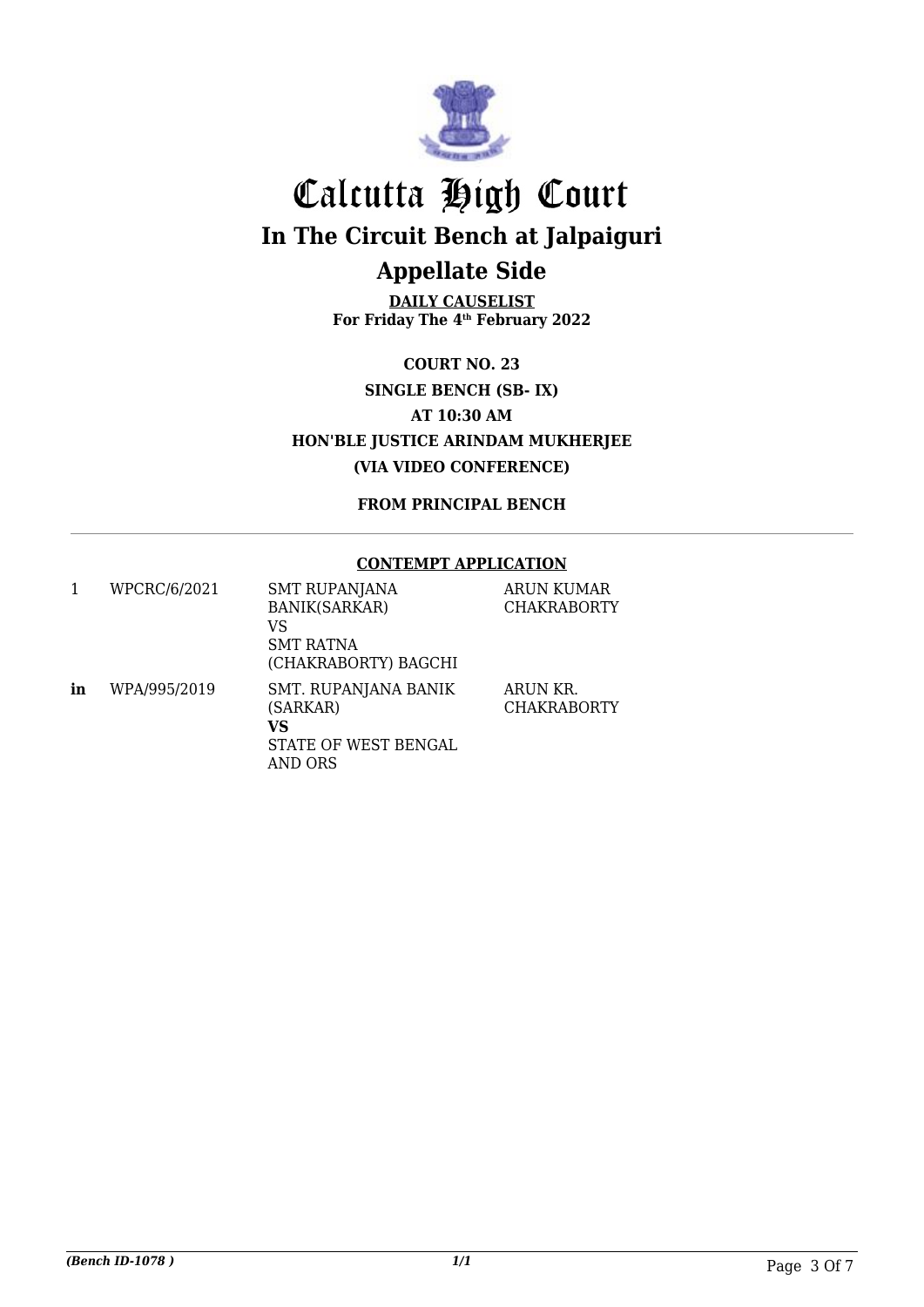

**DAILY CAUSELIST For Friday The 4th February 2022**

**COURT NO. 39 SINGLE BENCH (SB - XIII) AT 10:30 AM HON'BLE JUSTICE JAY SENGUPTA (VIA VIDEO CONFERENCE)**

**FROM PRINCIPAL BENCH**

#### **CRIMINAL REVISION**

1 CRR/9/2022 ANKITA DUTTA DAS VS TAMAL DAS

SHIBAJI KUMAR DAS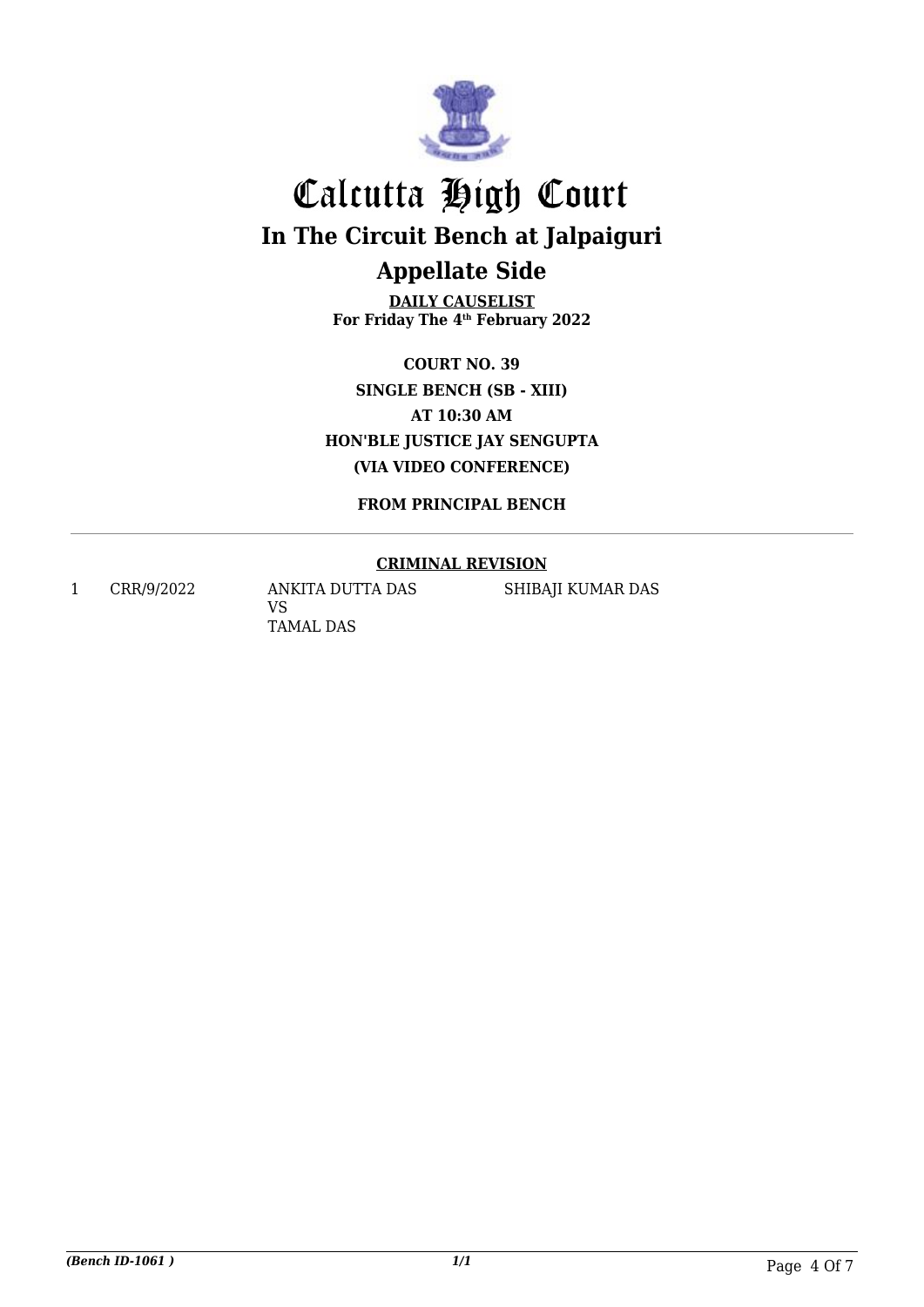

**DAILY CAUSELIST For Friday The 4th February 2022**

**COURT NO. 42 SINGLE BENCH (SB- XIII) AT 10:30 AM HON'BLE JUSTICE BIBEK CHAUDHURI (VIA VIDEO CONFERENCE)**

**FROM PRINCIPAL BENCH**

#### **TO BE MENTIONED**

| CRM(DB)/30/2022 | SUBHASISH SAHA @<br>SARKAR<br>VS<br>THE STATE OF WEST<br>BENGAL | JEENIA RUDRA |  |
|-----------------|-----------------------------------------------------------------|--------------|--|
|                 | <b>CONTEMPT APPLICATION</b>                                     |              |  |

|    | CPAN/69/2021<br>[WPA 90/2021 IS]<br>NOT HERE] | <b>SARODINI BARMAN</b><br>VS<br>KHALIL AHMED AND ORS                | PAPIYA CHATTERJEE                     |
|----|-----------------------------------------------|---------------------------------------------------------------------|---------------------------------------|
| in | WPA/90/2021                                   | SARODINI BARMAN<br>vs<br>THE STATE OF WEST<br><b>BENGAL AND ORS</b> | <b>PAPIYA</b><br><b>CHATTOPADHYAY</b> |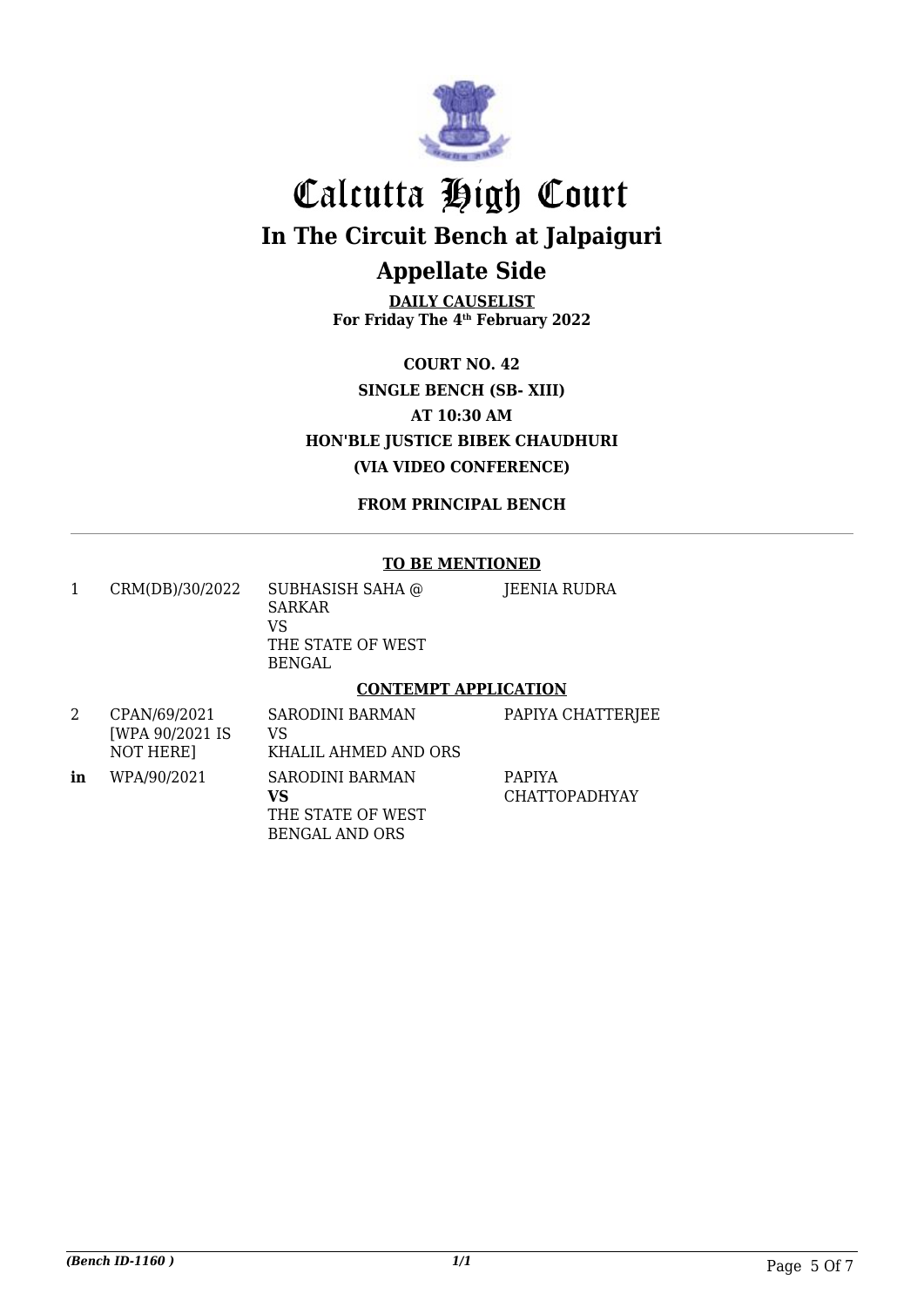

**DAILY CAUSELIST For Friday The 4th February 2022**

**COURT NO. 7 SINGLE BENCH (SB-XIV) AT 10:30 AM HON'BLE JUSTICE SUBHASIS DASGUPTA (VIA VIDEO CONFERENCE)**

**FROM PRINCIPAL BENCH**

#### **NEW MOTION**

1 CO/10/2022 SMT SUKANYA DUTTA VS MALABYA TEWARI

SUPRATIK BASU